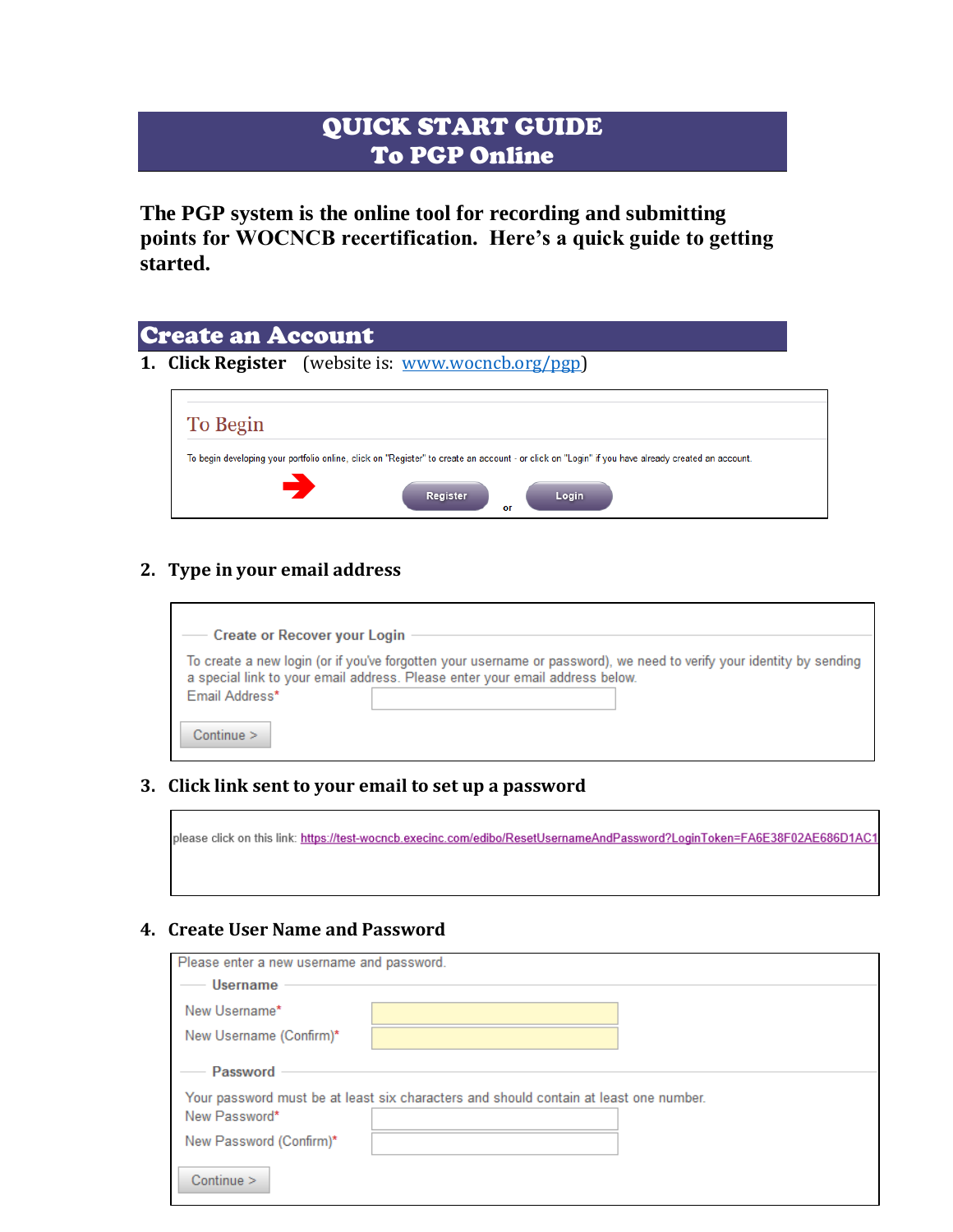**5. Confirmation your password is set, with link to Login screen.**

Your new username and password have been set. You can now login.

### **6. Login here with username and password**

| You must login to view this page. |  |  |
|-----------------------------------|--|--|
| Username*                         |  |  |
| Password*                         |  |  |
| <b>Remember Me</b>                |  |  |
| Login Help                        |  |  |

# Entering Activities

 **Select the specialty portfolio by clicking on a tab on the top: Wound, Ostomy, Continence or Foot Care.**

|          | The Gold Standard for Certification <sup>®</sup><br><b>CNCB</b><br>Wound, Ostomy and Continence Nursing Certification Board |                 |                            |                         |    |
|----------|-----------------------------------------------------------------------------------------------------------------------------|-----------------|----------------------------|-------------------------|----|
| About Us | Certification                                                                                                               | Recertification | Certification Verification | Ask the Board           | Ge |
|          |                                                                                                                             |                 |                            | Logged in as            |    |
|          |                                                                                                                             | Wound<br>Home   | Ostomy<br>Continence       | Foot Care<br>Unassigned |    |

**Click on "Add New Activity"**

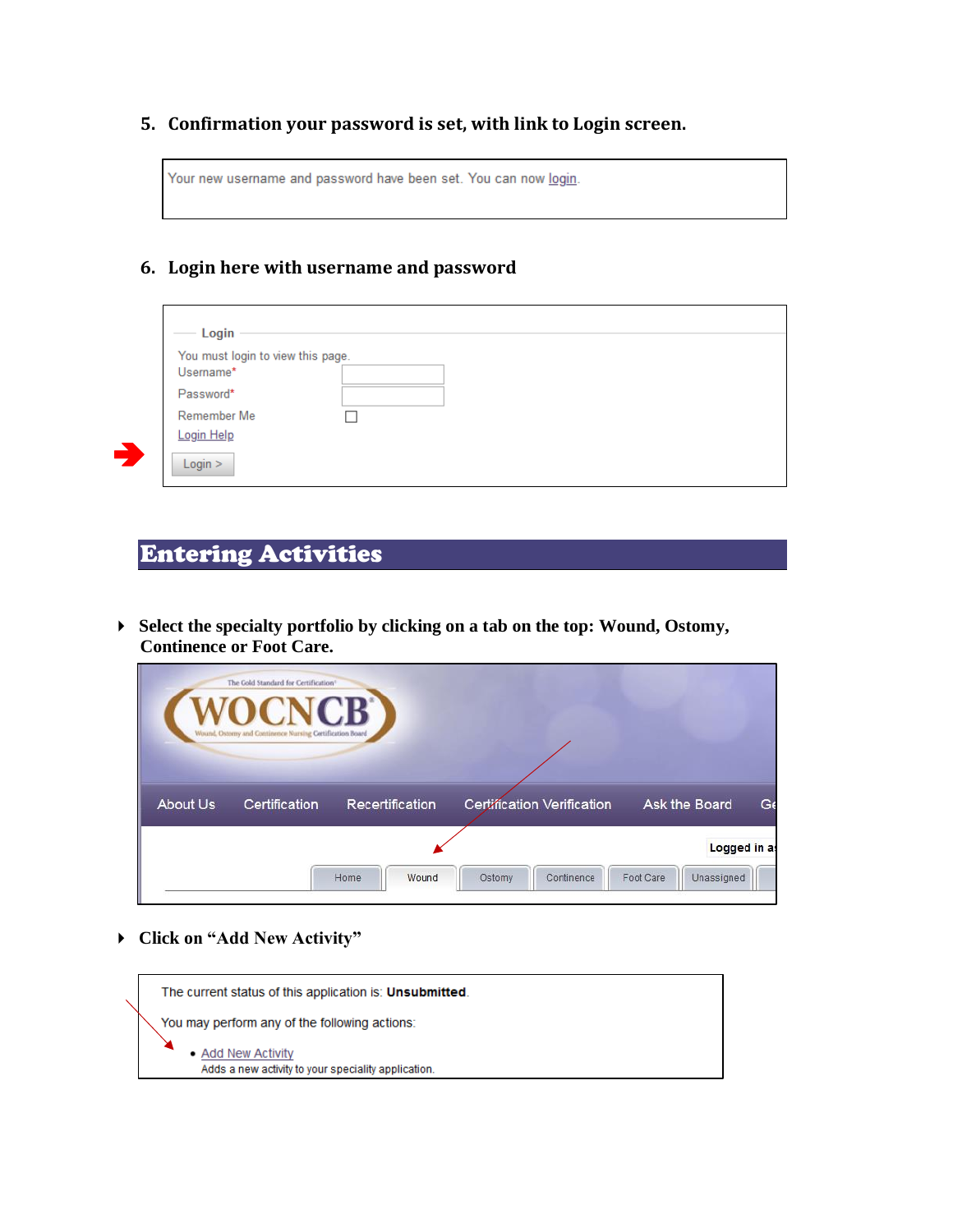**Select drop-down box for the Category (Publication/Continuing Education/Research/etc), press Add**

|                                                                                      | Home | Wound | Ostomy | Continence | Foot Care | Unassigned | Profile              | Pre-Approval            |
|--------------------------------------------------------------------------------------|------|-------|--------|------------|-----------|------------|----------------------|-------------------------|
| <b>Add New Activity</b><br>Select from below to submit a new activity                |      |       |        |            |           |            |                      |                         |
| <b>Academic Education</b>                                                            |      |       |        |            |           |            | $\blacktriangledown$ | <b>Add New Activity</b> |
| <b>Academic Education</b>                                                            |      |       |        |            |           |            |                      |                         |
| <b>Continuing Education</b>                                                          |      |       |        |            |           |            |                      |                         |
| Pre-Approval                                                                         |      |       |        |            |           |            |                      |                         |
| Pre-Approved Continuing Education                                                    |      |       |        |            |           |            |                      |                         |
| Pre-Approved Professional Organization - Medical mission trips and Humanitarian work |      |       |        |            |           |            |                      |                         |
| <b>Professional Organization</b>                                                     |      |       |        |            |           |            |                      |                         |
| Professional Organization - Seminar/Symposium Facilitator/CoFacilitator              |      |       |        |            |           |            |                      |                         |
| Professional Organization - WOCNCB Role Delineation Study                            |      |       |        |            |           |            |                      |                         |
| Program and Project Development                                                      |      |       |        |            |           |            |                      |                         |
| Program and Project Development - Prevalence/incidence studies                       |      |       |        |            |           |            |                      |                         |
| Program and Project Development - Quality Improvement                                |      |       |        |            |           |            |                      |                         |
| Publication                                                                          |      |       |        |            |           |            |                      |                         |
| <b>Publication - Reviewers</b>                                                       |      |       |        |            |           |            |                      |                         |
| Research                                                                             |      |       |        |            |           |            |                      |                         |
| Self-Assessment                                                                      |      |       |        |            |           |            |                      |                         |
| Teaching - Clinical education of nursing/medical professionals                       |      |       |        |            |           |            |                      |                         |
| Teaching - Conference poster presentation                                            |      |       |        |            |           |            |                      |                         |
| Teaching - Expert consultation at medical event                                      |      |       |        |            |           |            |                      |                         |

1

**Complete all the required fields on the form (noted with an \*).**

|                                      | Home | Wound | Ostomy                       | Continence | Foot Care | Unassigned |
|--------------------------------------|------|-------|------------------------------|------------|-----------|------------|
| <b>Publication</b>                   |      |       |                              |            |           |            |
| PGP Handbook Reference: n/a          |      |       |                              |            |           |            |
| Return to application                |      |       |                              |            |           |            |
|                                      |      |       |                              |            |           |            |
| Activity type *                      |      |       |                              |            |           |            |
| Professional practice*               |      |       | <b>Professional Practice</b> |            |           |            |
|                                      |      |       | Specialty                    |            |           |            |
| Date activity completed *            |      |       |                              |            |           |            |
| PGP points claimed for this activity |      |       |                              |            |           |            |
|                                      |      |       |                              |            |           |            |
| Title of work / publication *        |      |       |                              |            |           |            |
| Synopsis of material *               |      |       |                              |            |           |            |

*You may include rationale in your write up if it is not obvious how an activity relates to the clinical focus, in order to substantiate the points claimed.*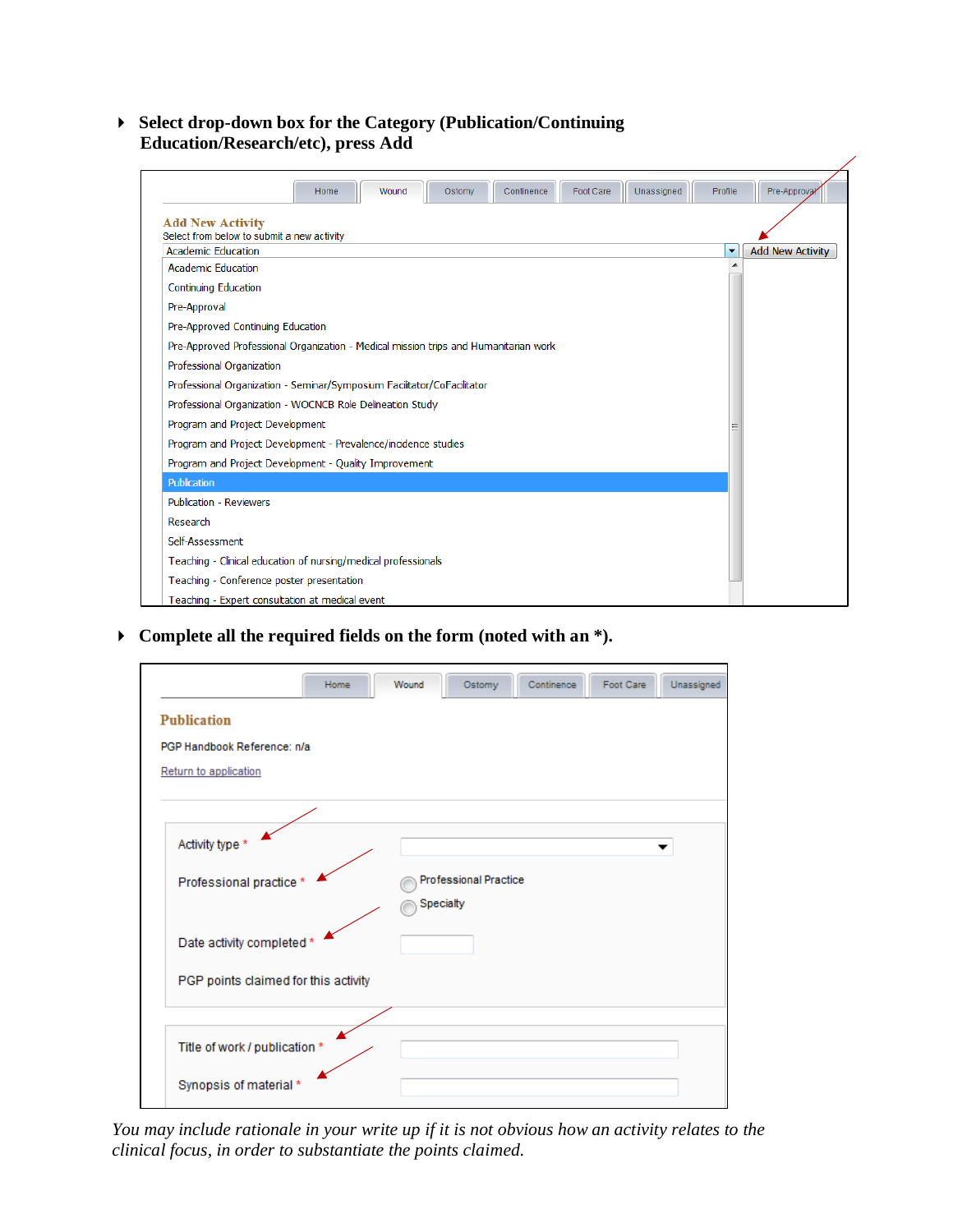**Click Save Activity** 



**Continue on until your portfolio Point Summary reaches at least 80 total points. You may include up to 90.**

| <b>Specialty Activities</b> |                             |                            |           |                      |                              | <b>Point Summary</b>                                                |                                |
|-----------------------------|-----------------------------|----------------------------|-----------|----------------------|------------------------------|---------------------------------------------------------------------|--------------------------------|
| <b>Actions</b>              | $\div$ Category             | $\triangleq$ Activity Type | $\bullet$ | Points $\Rightarrow$ | <b>Activity</b><br>Completed | Category                                                            | $\triangle$ Points $\triangle$ |
|                             |                             |                            |           |                      |                              | <b>Academic Education</b>                                           | ٥                              |
| Edit   Delete  <br>Move     | <b>Continuing Education</b> | <b>CE/CME Credits</b>      |           | 3.00                 | 2016-03-13                   | <b>Continuing Education</b>                                         | 13.25                          |
| Edit   Delete               | <b>Continuing Education</b> | <b>CE/CME Credits</b>      |           | 1.25                 | 2016-03-14                   | Pre-Approval                                                        | $\circ$                        |
| Move                        |                             |                            |           |                      |                              | Professional Organization                                           | 15                             |
| Edit   Delete  <br>Move     | <b>Continuing Education</b> | <b>CE/CME Credits</b>      |           | 1.00                 | 2016-03-15                   | Professional Organization -<br><b>WOCNCB Role Delineation Study</b> | $\Omega$                       |
| Edit   Delete  <br>Move     | <b>Continuing Education</b> | <b>CE/CME Credits</b>      |           | 1.00                 | 2016-03-15                   | Program and Project Development                                     | 30                             |
| Edit   Delete               | <b>Continuing Education</b> | <b>CE/CME Credits</b>      |           | 1.50                 | 2016-06-05                   | <b>Publication</b>                                                  | 20                             |
| Move                        |                             |                            |           |                      |                              | Research                                                            | o                              |
| Edit   Delete               | <b>Continuing Education</b> | <b>CE/CME Credits</b>      |           | 1.00                 | 2016-06-05                   | Self-Assessment                                                     | $\mathbf{0}$                   |
| Move                        |                             |                            |           |                      |                              | Teaching                                                            | 7                              |
| Edit   Delete  <br>Move     | <b>Continuing Education</b> | <b>CE/CME Credits</b>      |           | 1.00                 | 2016-06-06                   | Specialty Points: 85.25                                             |                                |
| Edit   Delete  <br>Move     | <b>Continuing Education</b> | <b>CE/CME Credits</b>      |           | 1.00                 | 2016-06-07                   | Professional Practice Points: 0<br><b>Total Points: 85.25</b>       |                                |
| Edit   Delete  <br>Move     | <b>Continuing Education</b> | <b>CE/CME Credits</b>      |           | 1.00                 | 2016-06-07                   |                                                                     |                                |
| Edit   Delete  <br>Move     | <b>Continuing Education</b> | <b>CE/CME Credits</b>      |           | 1.50                 | 2016-06-07                   |                                                                     |                                |

*Refer to the printed PGP Handbook while working on your portfolio.* 

 **Look for the Yellow shaded box for messages on errors needing correction under the Point Summary.**

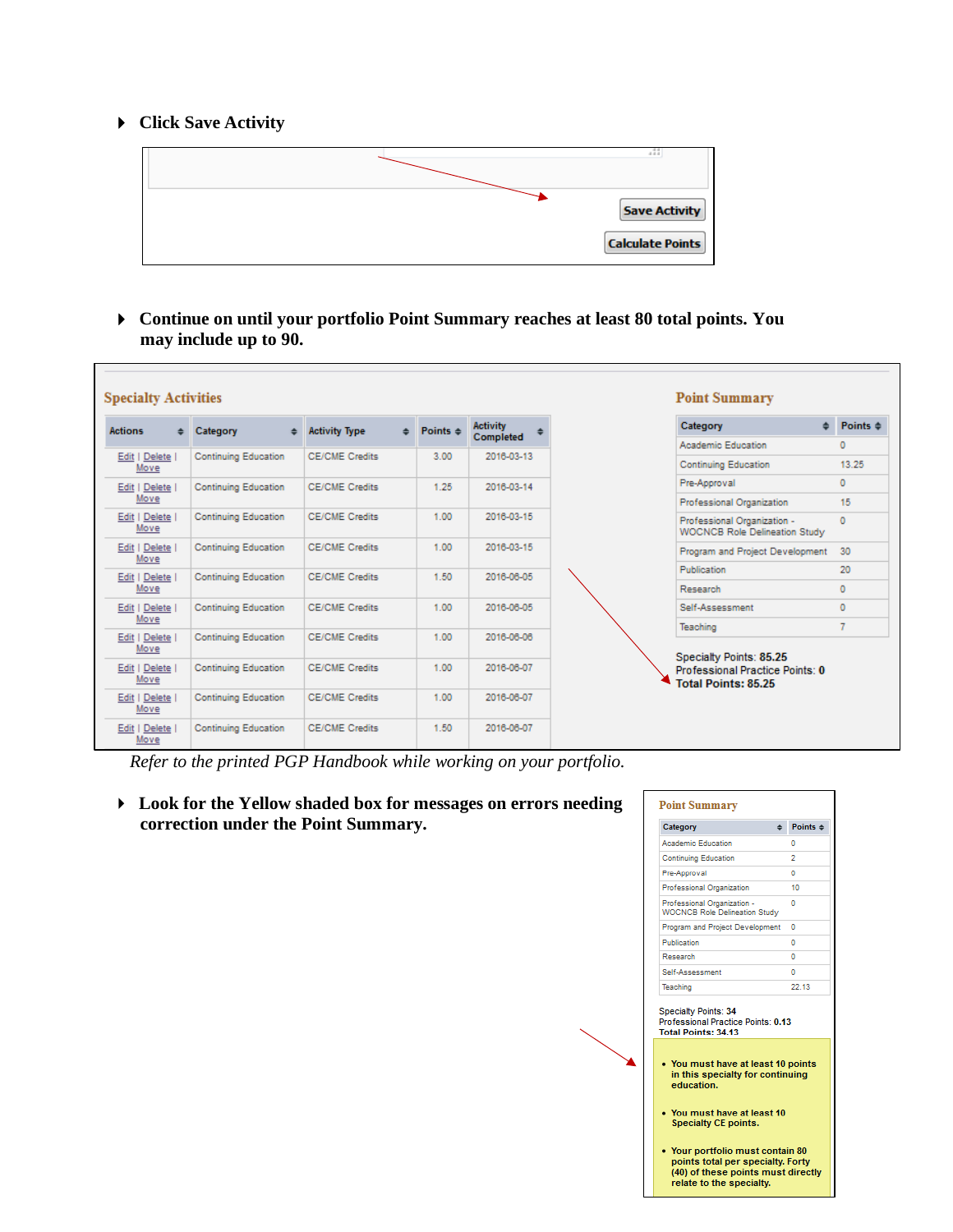## Saving & Editing

#### **To Save Your Work**

Each time you click Save Activity, the data is stored online.

#### **To Update Your Work**

You may log-in any time to update your data over the 5-year recertification period.

#### **To Edit Your Work**

Click Edit next to the Activity in the Activities tables (left-hand side).

|  | <b>Specialty Activities</b> |                              |  |                                                            |               |                              |  |  |  |  |
|--|-----------------------------|------------------------------|--|------------------------------------------------------------|---------------|------------------------------|--|--|--|--|
|  | <b>Actions</b>              | Category                     |  | <b>Activity Type</b>                                       | Points $\phi$ | <b>Activity</b><br>Completed |  |  |  |  |
|  | Edit   Delete  <br>Move     | <b>Continuing Education</b>  |  | <b>CE/CME Credits</b>                                      | 1.00          | 2017-04-06                   |  |  |  |  |
|  | Edit   Delete  <br>Move     | <b>Continuing Education</b>  |  | <b>CE/CME Credits</b>                                      | 1.00          | 2017-04-06                   |  |  |  |  |
|  | Edit   Delete  <br>Move     | Professional<br>Organization |  | Committee or task force<br>member at the national<br>level | 10.00         |                              |  |  |  |  |

- To delete, click Delete next to the Activity in the Activities tables (right-hand side).
- To Move an activity to a different specialty, click Move next to the Activity in the table (left-hand side).

### Sending a Portfolio

#### **To Submit Your Portfolio**

 When your portfolio Point Summary reaches at least 80 total points, click on the action at the top titled: Submit Application for Review

*(Note – this only 'appears' on your screen if there are no point total errors.)*



You will automatically be sent to Scantron and prompted for payment information.